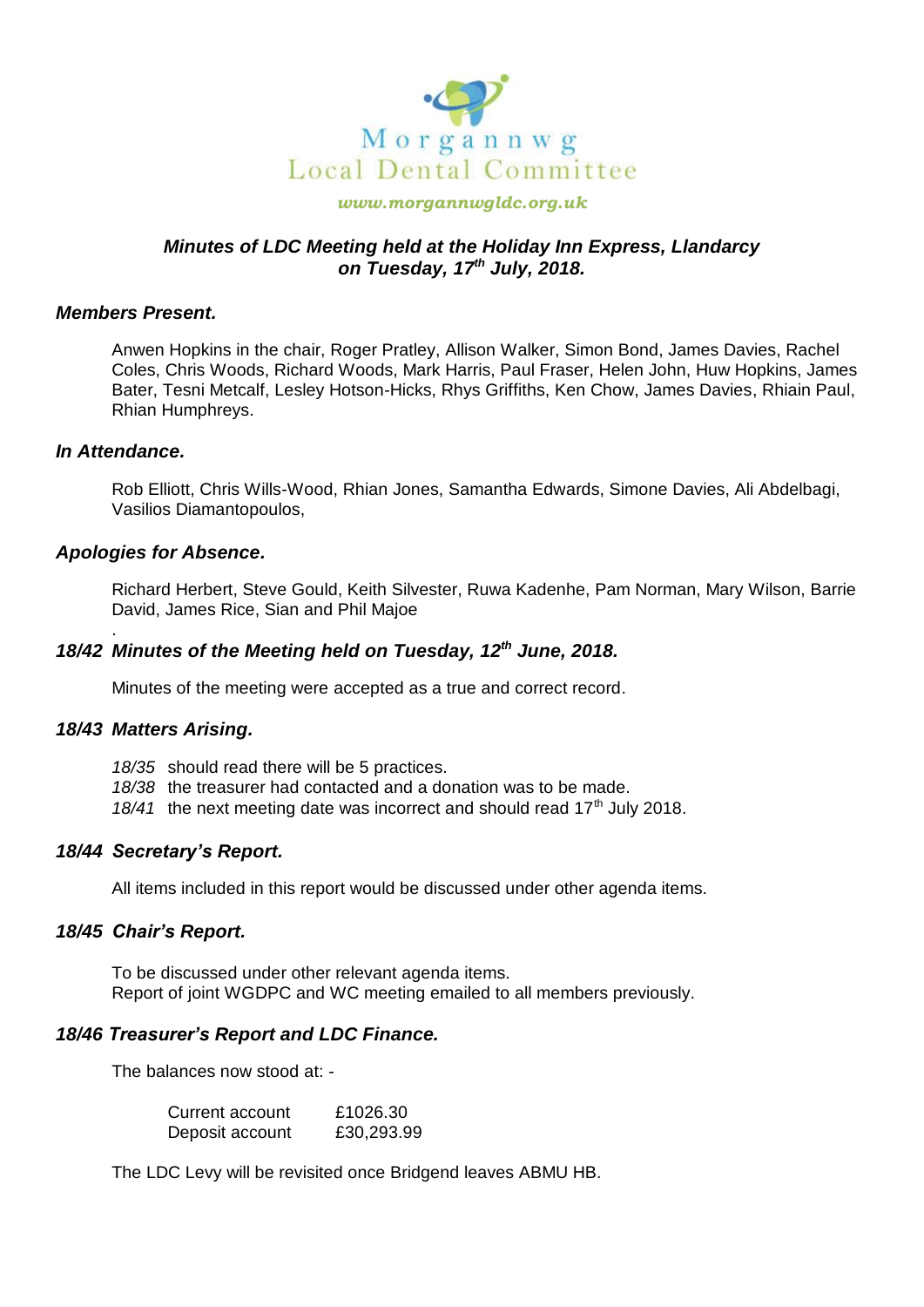The Secretary was no longer claiming the British Dental Guild rate (£285 for 3 hours), for attendance at meetings as he is now retired from general practice. It was agreed he was now to be remunerated at £40 p/h going forward.

A GDP reported receiving a letter cancelling their indemnity due to a non- payment that occurred 16 years ago while they were in Australia. This led to them being unprotected for seven weeks until they were notified. A number of GDPs had reported not being offered indemnity renewal, due to the limited number of indemnity providers this was a problem.

The Treasurer to telephone indemnity providers and enquire about their protocols for cancellation.

# *18/47 Delegates' Reports.*

### **1. WGDPC/WC emailed previously**

The Secretary had been elected Vice Chair of BDA Welsh Council.

CDO had requested LHB's should be working towards a minimum UDA rate of £25 across Wales by 2020.

### **2. Local Implementation Group, 1000 Lives emailed previously**

Domiciliary Dental Care – there was concern regarding the adequate commissioning of services needed to cope with the demand.

### **3. LDC/LHB Liaison Group**

Report had been emailed previously

## *18/48 Update on Current Ongoing Issues*

### **1. GDP Fellowship**

LDC had informed the LHB they were dismayed that following a thorough consultation with LDC committee and concerns being raised, this was still going ahead. Expressions of interest had now been received. It was felt as GDS monies were being used there were more appropriate areas where these monies could be spent. The Secretary to write to Hilary Dover to express concerns.

### **2. E Referrals**

LHB were very keen to move on with electronic referrals. The forms had been set up but as yet had not been seen.

Paper based practices will be able to use a company that will digitise their referrals at the approximate cost of £15 per referral.

It was hoped this system would start in late September, early October 2018. Training probably face to face and web based will be given.

#### **3. Single Point of Access**

LHB had now agreed that Parkway would work to a sessional contract and was looking at ways their theatres may be used for other specialities.

Parkway due to new regulations in wales would now not be able to provide multiple drug sedation sessions.